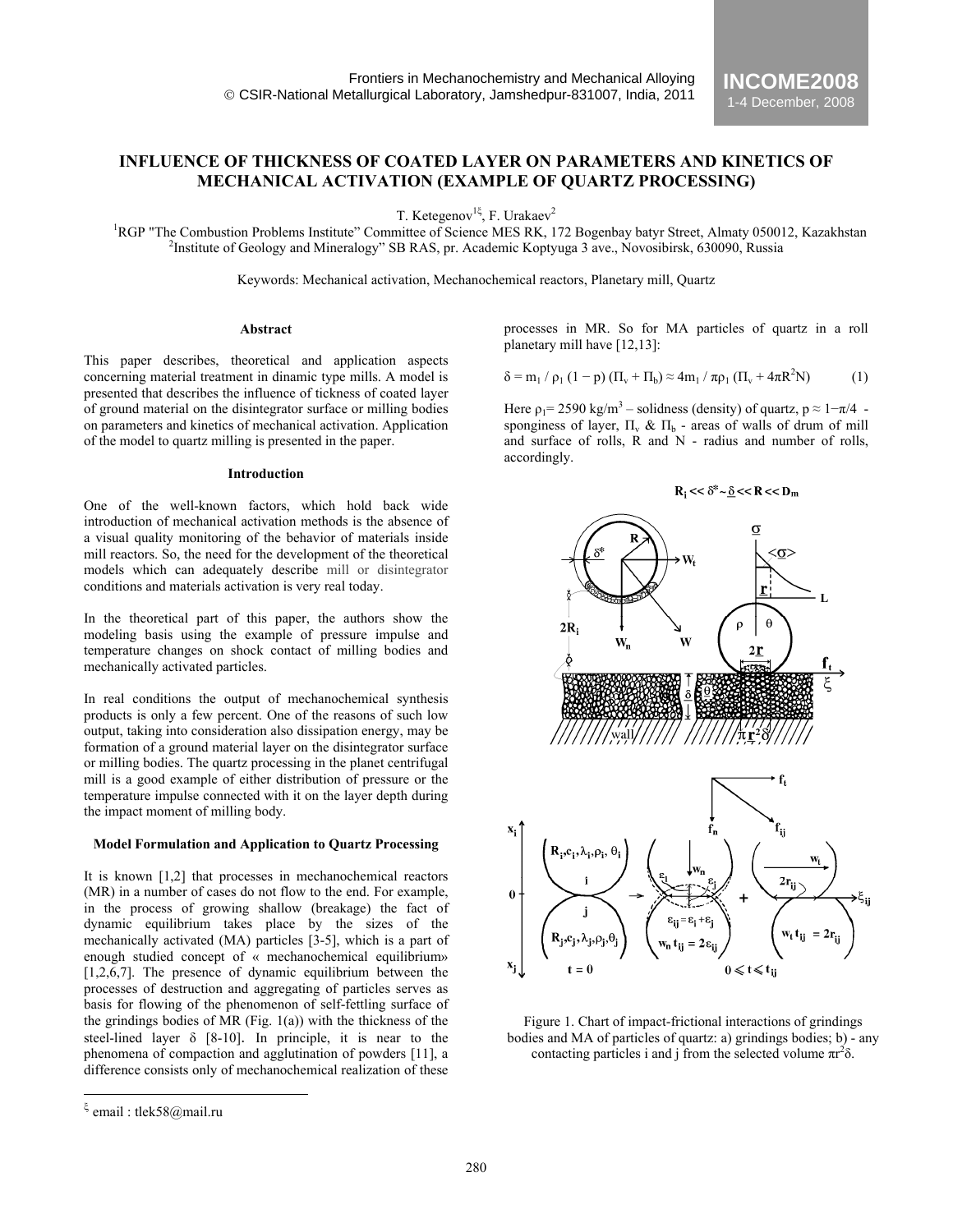On the other hand, in practice of study of processes of MA in MR, primary application belongs to the net balance of mass  $m<sub>b</sub>$ of moving grindings bodies (roll loading for all types of roll mills) and by a hinge-plate  $m_1$  of MA material [1,2,14,15]:  $m_b$  /  $m_1$  >> 1. As a rule, this figure is about 50 (there is an about 2 g of the processed material on 100 g of the roll loading). Just the same choice of interaction  $m_b / m_1$  is related to that at his considerable increase, the processes of MA in MR also flow not to the end or require unjustified long time of MA, caused by necessity of process of mass transition in MR, required to complete MA [16]. With an increase in  $m_b / m_1$ , the spending of mechanical energy become unjustified per unit of mass  $m_1$  of MA material. As  $m_b = 4\pi R^3 \rho N / 3$ , where  $\rho$  - solidness (density) of roll, then (1) is written down as:

$$
\delta = m_1 / \rho_1 (1 - p) [\Pi_v + (3m_b / \rho R)] \approx
$$
  
4m<sub>1</sub> / m<sub>b</sub>  $\pi \rho_1 [(\Pi_v / m_b) + (3 / \rho R)] \sim m_1 / m_b$  1(a)

Expression 1(a) shows inversely proportional dependence of ratio δ; and m<sub>b</sub> / m<sub>1</sub>.

In [12,13] the process of MA of quartz was studied in steel roll 3 drums of the planetary mill, produced by NPO "Mekhanobr", in drums with capacity of  $0.48$  liter  $(0.00048 \text{ m}^3)$ . Affecting of the roll loading on particles of quartz is carried out through a layer δ; with relative speed **W** of co-impact of grindings bodies (Fig.  $1(a)$ :

$$
|\mathbf{W}| = 2\pi\omega D_1 [(\kappa + 1)^2 + \Gamma^2 - 2\Gamma(\kappa - 1) \cos \varphi + (\Gamma + 1)^2]^{0.5}
$$
  
= 16.7 m/c (2)

$$
W_n = |W| \sin \varphi = 15.8 \text{ m/c}, \&
$$
  
\n
$$
W_t = |W| \cos \varphi = 5.1 \text{ m/c}
$$
\n(3)

Here  $D = 0.115$  m and  $D_1 = 0.05$  m - led and drums radiuses,  $\omega$ = 11.7 c<sup>-1</sup> and  $\omega_1$  = 20 c<sup>-1</sup> – the frequencies of opposite rotation of led and drums, G = D/D1 = 2.3 - geometrical factor, κ *=* **ω**1/**ω**  $= 1.7$  - kinematics factor,  $\varphi$ ; - angle of roll breaking-away,  $cos \varphi = -(1+k) / G$ , and W<sub>n</sub> and W<sub>t</sub> - normal and tangential constituents **W**. Relation  $m_b$  to mass of MA of quartz  $m_1$  it was equal 4 at  $m_b + m_1 = 0.48 + 0.12 = 0.6$  kg

The radius of rolls made  $R = 0.005$  m, solidness (density)  $\rho =$ 7800 kg/m<sup>3</sup>, number N = 120, total surface of  $\Pi_b = 4\pi R^2 N \approx$ ;  $0.037 \text{ m}^2$ , cylindrical («working») constituent of area of surface of drum of  $\Pi_v = 2\pi D_1 h \approx 017$  m2, where h = 0.055 m - height of drum. Calculation on (1a) gives  $\delta \approx 10^{-3}$  m, that more than on the order of size more than for traditional values m<sub>b</sub> / m<sub>1</sub> или δ =  $10^{-4}$  -10<sup>-5</sup>m, accepted at the calculations of kinetics of mechanochemical processes [10]. Theoretical description of MA of quartz is presented in [12,13]. Calculations were conducted for « equilibration» radius of particles of quartz  $R_1 = 3 \times 10^{-7}$  m [3] except the influence of thickness δ fettling layer of the processed matters on parameters and kinetics of MA. Therefore, for the traditionally accepted periods of MA (to 90 minutes) the reaction of iron oxidization of abrasive wear of grindings bodies with subsequent formation of silicates of iron on-the-spot quartz particles flows incompletely - just on ∼10% [12,13].

Thus, it is possible to state the possibility of substantial influence of value δ on parameters and kinetics of processes of MA of quartz at  $m_1$  in relation to near to  $m_b$ . Below we made the first attempt to introduce the ratio δ for the theoretical estimation of parameters of MA matters on the example of treating the quartz according to above presented method.

It is known [17]from the of powders' pressing theory, that the key parameter - mechanical tension  $\sigma$  on the impact-friction contacts of grindings bodies and MA particles, must depend on the thickness of the pressed powder-like material:

$$
\sigma(h) = \sigma_0 \exp(-2 \eta \xi h / r) \tag{4}
$$

where  $0 \le h \le \delta$  - variable h on the height of pressing  $\delta$ ,  $\sigma_0$  push of pressing, r - pressing radius, η - coefficient of lateral pressure, ξ - coefficient of external friction.

Impulse of tension of pressing  $\sigma_0$  on the surface (h = 0) of roll impact with the flat layer (curvature  $L_1=0$ ) of MA particles of quartz on the wall of a drum is described by the expression [10]:

$$
\sigma_0 = (8/3\pi)(10\pi)^{0.2} [\rho (\theta + \theta_1)^{-4} W_n^2]^{0.2}
$$
 (5)

The force of interaction of grindings bodies F and radius r of the contact surface are determined expressions:

$$
f = (2/3) (10\pi)^{0.6} R^2 \rho^{0.6} (\theta + \theta_1)^{-0.4} W_n^{1.2}
$$
 (6)

$$
r = (1/2) [(3/2) f (\theta + \theta_1) R]^{1/3}
$$
 (7)

The calculations presented below were performed with applying the program Mathcad (version 13.0/2005). Results in (4)-(7) at η = 1 (coefficient of spacer pressure for polycrystalline material [17] – is designed [10] such and is flat layer [8, 9]),  $\xi = 0.3$ (coefficient of dynamic friction of iron on quartz [18]) as illustrated in Fig. 2.



Figure 2. Changes of impulse of pressure  $\sigma$  in a depth h of flat layer of quartz particles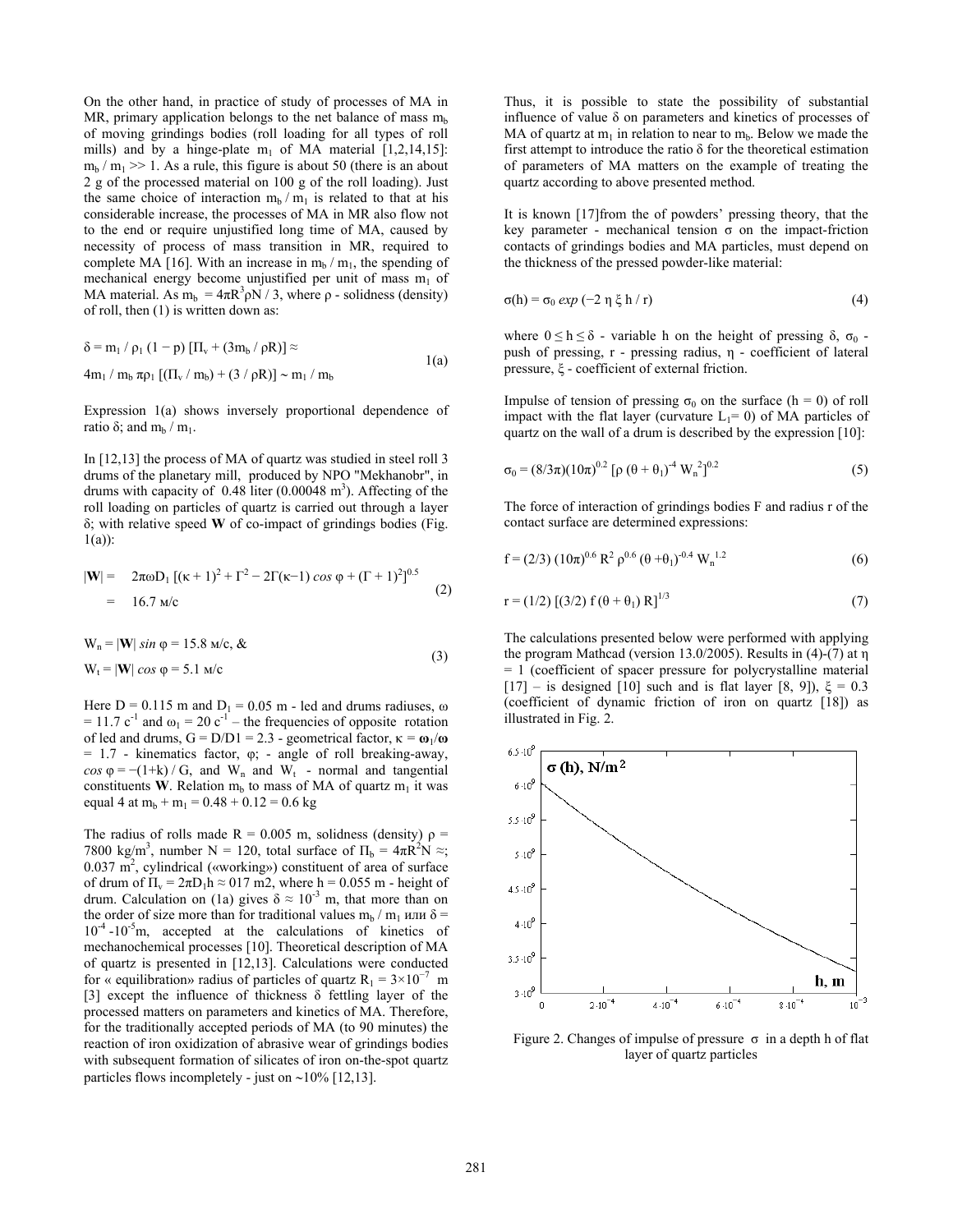Temperature impulse  $\Delta T(h,t)$  on the impact-friction contact of a roll with flat fettling layer of quartz particles (Fig. 1(a)) is described by the expression (8):

$$
\Delta T(h,t) = \xi \sigma(h) W_t (cc_1 \lambda_1 \rho \rho_j)^{0.25} \{t^{0.5} i E r f c [h/2(a_1 t)^{0.5}]
$$
 (8)  
-(t-\tau)<sup>0.5</sup> i E r f c [h / 2a<sub>1</sub><sup>0.5</sup>(t-\tau)<sup>0.5</sup>]\}

Here  $\tau = (\pi/4) [10\pi \rho (\theta + \theta_1)]^{0.4} R W_n^{-0.2}$  - the time of impactfriction interaction. In particular, on Fig. 3 they show a cut  $\Delta T(h, t=\tau)$  – the change of maximal value of temperature on the depth of flat layer of quartz particles. It is evident, that the sharp falling of temperature takes place along the depth of layer (close to surface particles are warmed up only).



 Figure 3. Temperature impact distribution ∆T on a thickness h layer of quartz particles distribution

Local warming-up  $\Delta T(x, h, t)$  of quartz particles in the volume of fettling layer takes place on impact-frictional contacts as a result of impulse of pressure  $\sigma(h)$  passing of on a fettling layer. In the calculations we do not taken into account distortion *x* of the contact flatness deep into the quartz' particles, see Fig. 1(b), i.e. it was accepted  $x = 0$ . To derive the formula for  $\Delta T(h, t)$ , it is necessary to revise the formulas developing for parameters of MA of particles in the volume of fettling layer [10,12,13] and bind them with  $\sigma(h)$ . Power f<sub>1</sub> of interaction of quartz particles now it will be determined by expression  $f_1(h) = (f/s) = s_1(h)$  $σ(h)$ , where  $s_1 = πr_1^2 - is$  impact area of contacted particles, and  $s = \pi r^2$ , see (7). Then s<sub>1</sub> (h) is derived from expression  $s_1(h) =$  $(\pi/4)$  [(3/2)  $\sigma$ (h) **s**<sub>1</sub>(h)  $\theta_1$  R<sub>1</sub>]<sup>2/3</sup>::

$$
s_1(h) = (\pi/4) \times [(3\pi/8) \sigma(h) \theta_1 R_1]^2 = \pi \le r_1(h) >^2
$$
 (9)

Knowing s<sub>1</sub> (h) we find f<sub>1</sub> (h) =  $[\sigma(h) \pi/4]^3 \times [(3/2) \theta_1 R_1]^2$  and other parameters of MA of particles:

total deformation (rapprochement) of contacting particles of quartz (Fig. 1(b))

$$
2\varepsilon_1(h) = 2R_1 [\sigma(h) \theta_1 3\pi/8]^2 \tag{10}
$$

time  $\tau_1$  of particles' interaction is determined from expression  $\tau_1(h) = 2\varepsilon_1(h)/w_n = 2r_1(h)/w_n$ , where normal speed  $w_n$  we will find from

$$
2\epsilon_1(h) / \mathbf{w}_n = (\pi/4)(10\pi)^{0.4} [\mathbf{w}_n^{-1} 2(\rho_1 R_1 \theta_1)^2]^{0.2}
$$

and is determined:

$$
w_n = (2^{0.5} 10\pi \rho_1 R_1^{2.5} \theta_1)^{-0.5} \times [8\epsilon_1(h) / \pi]^{1.25}
$$
 (11)  
=  $(9\pi)^{1.25} \theta_1^2 \ll \sigma(h) > 2.5 / 16(10\pi \rho_1)^{0.5}$ 

placing (9)-(11), we find  $\tau_1(h)$  and tangent constituent w<sub>t</sub>(h) of particles (Fig. 4, 5)

$$
\tau_1(h) = 2\epsilon_1(h) / w_n
$$
  
=  $[\frac{5\pi^{2.5} \rho_1 R_1^2}{2^{0.5} 3\sigma(h)}]^{0.5}$  (12)

$$
w_t(h) = 2 r_1(h) / \tau_1(h)
$$
  
=  $(3/8) \times [2^{0.5} 3 < \sigma(h) >^3 \theta_1^2 / 5 \pi^{0.5} \rho_1]^{0.5}$  (13)



Figure 4. Time change of interaction of quartz particles along the depth of flat layer.



Figure 5. Changes of tangent speed of interaction of particles along the depth h..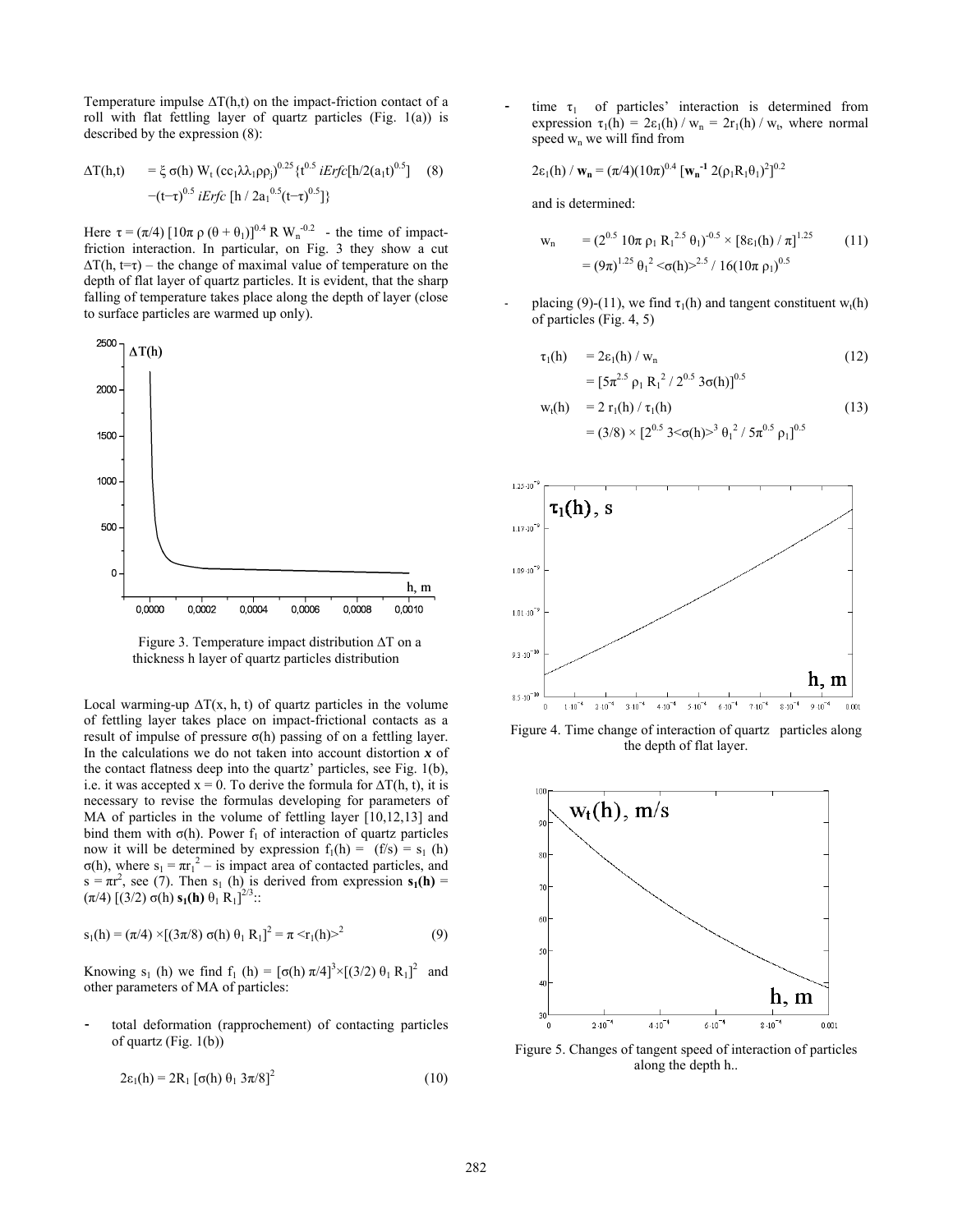Using (12) and (13) we define desired impulse of temperature on the surface of the particles:

$$
\Delta T(h, t) = 0.5642 \xi_1 \sigma(h) w_t(h) (c_1 \lambda_1 \rho_1)^{-0.5} \{t^{0.5} - [t-\tau_1(h)]^{0.5}\}\n= 0.5642 \xi_1 (3/8) \times [2^{0.5} 3 < \sigma(h) >^5 \theta_1^2 / 5 \pi^{0.5}]^{0.5}\n(c_1 \lambda_1 \rho_1^2)^{-0.5} | t^{0.5} - \{t - [5\pi^{2.5} \rho_1 R_1^2 / 2^{0.5} 3\sigma(h)]^{0.5}\}^{0.5} |
$$

Here  $0.5642 = iErfc$ ,  $\xi_1 = 0.65 - i$  is coefficient of dynamic friction between quartz particles [19,20]. Calculations are illustrated in Fig. 6, which state the most meaningful sections of impulse of temperature  $\Delta T(h, t)$  on the friction contact of quartz particles:

- on the lower plane sections one finds along h and corresponding values  $\tau_1$  (Fig. 4);
- on a right lateral plane a section  $\Delta T[h, \tau_1(h)]$  is given on a depth h of fettling layer; on the left plane a section  $\Delta T[h(\tau_1), \tau_1]$  is given at time  $\tau_1$  of interaction of quartz particles.



Figure 6. Changes of impulse of temperature ∆T(h, t) along the depth h and within time  $\tau_1$ 

## **Concluding Remarks**

Thus, the performed calculations specify on substantial influence of thickness of fettling layer on the parameters of MA of the matters processed in a planetary mill and, as a result on kinetics of mechanochemical processes. We should mark, that in obedience to expressions (1) the thickness of fettling layer of the processed material is totally determined by the size of hingeplates of load and by the area of surface of grindings bodies (walls of drum and roll loading).

#### **References and Further Reading**

- 1. E.G. Avvakumov, *Mechanical methods of activation of chemical processes*. 2-nd book, revised and add. - Novosibirsk: Nauka, 1986, 306 с.
- 2. G. Heineke, *Thribiochemistry*. Engl. Transl. М.: Mir, 1987. - 584 с.
- 3. U. Schneider, Makroskopische und mikroskopische Eigenschaftsanderungen von Feststoffpulvern infolge starker mechanischer Beanspruchung in Mühlen, *Aufbereit. Techn.* 9(11) (1968) S. 567-573.
- 4. Z. Okczky, M.F. Farnady, Kinetics and equilibrium of grinding, *Epitonyag (Hung)* 34(12) (1982) 441-448.
- 5. T. Yokagama, Pulverisation and mechanochemistry. Pulverisation limit of impact mills, *Kagaku Kogaku Zasshi (J. Chem. Engng. Japan)* 50(7) (1986) 467-469.
- 6. V.V. Zyraynov, Mechanochemical balance in synthesis of РbМоО5, *Izv.. SОАS USSR. Ser. chem. Science*, 2.C. (1990) 101-106.
- 7. E.L. Goldberg, V.L. Shapkin, Vibration instability and «mechanochemical balance», *Siberian journal.* 6.C. (1991) 120-126.
- 8. K. Kobayashi, Formation on coating film on milling rolls for mechanical alloying, *Materials Transactions (JIM)*, 36(2) (1995) 134-137.
- 9. E.Yu Belyaev, O.I. Lomovsky, A.I. Ancharov, B.P. Tolochko, Investigation of the reaction zone structure under mechanochemical synthesis of metal disilicides by a method of local diffractometry, *Nuclear Instr. Meth. Phys. Research. Sec. A*, 405 (1998) 435-439.
- 10. F.Kh Urakaev, Theoretical bases of mechanochemical processes in roll milling, *Eurasian Chemico-Technological Journal, 6(4) (*2004) 239-254.
- 11. A.C.F. Cocks, Constitutive modelling of powder compaction and sintering, *Progress in Materials Science*, 46(3-4) (2001) 201-229.
- 12. F.Kh Urakayev, T.A. Ketegenov, E.I. Petrushin, U.P. Savintsev, O.A. Tumentseva, A.P. Tchupakhin, V.S. Shevchenko, T.S. Yusupov, V.V. Boldyrev,. Complex studies of abrasive-reactive modification of quartz particles surfaces by amorphous components of iron in mills with steel furniture, *Physical – technical problems of mineral deposits*.3.C. (2003) 110-122.
- 13. F.Kh Urakayev, T.A. Ketegenov, O.A. Tumentseva, V.V. Boldyrev, Modeling the reactions of material in grinding charge with processed substance on the example of processed quartz in the mills with steel furniture, *J. Physical Chemistry* 78(5) (2004) 828-834.
- 14. C. Suryanarayana, Mechanical alloying and milling, *Progress in Materials Science,* 46(1-2) (2001) 1-184.
- 15. L. Takacs, Self-sustaining reactions induced by roll milling, *Progress in Materials Science*, 47(4) (2002) 355-414.
- 16. F.Kh Urakayev, V.S. Shevchenko, The studies of mechanochemical synthesis nano-particles TlCl through dissolving with final product, *J. Physical Chemistry*, 80(2) (2006) 218-225.
- 17. G.M. Zhdanovich, Theory of metal powders pressing. М.: *Mеtalurgia*, 264c (1969) 129.
- 18. M.A. van Nierop, G. Glover, A.L. Hinde, M.H. Moys, A discrete element method investigation of the charge motion and power draw of an experimental twodimensional mill, *Int. J. Mineral Processing,* 61(2) (2001) 77-92.